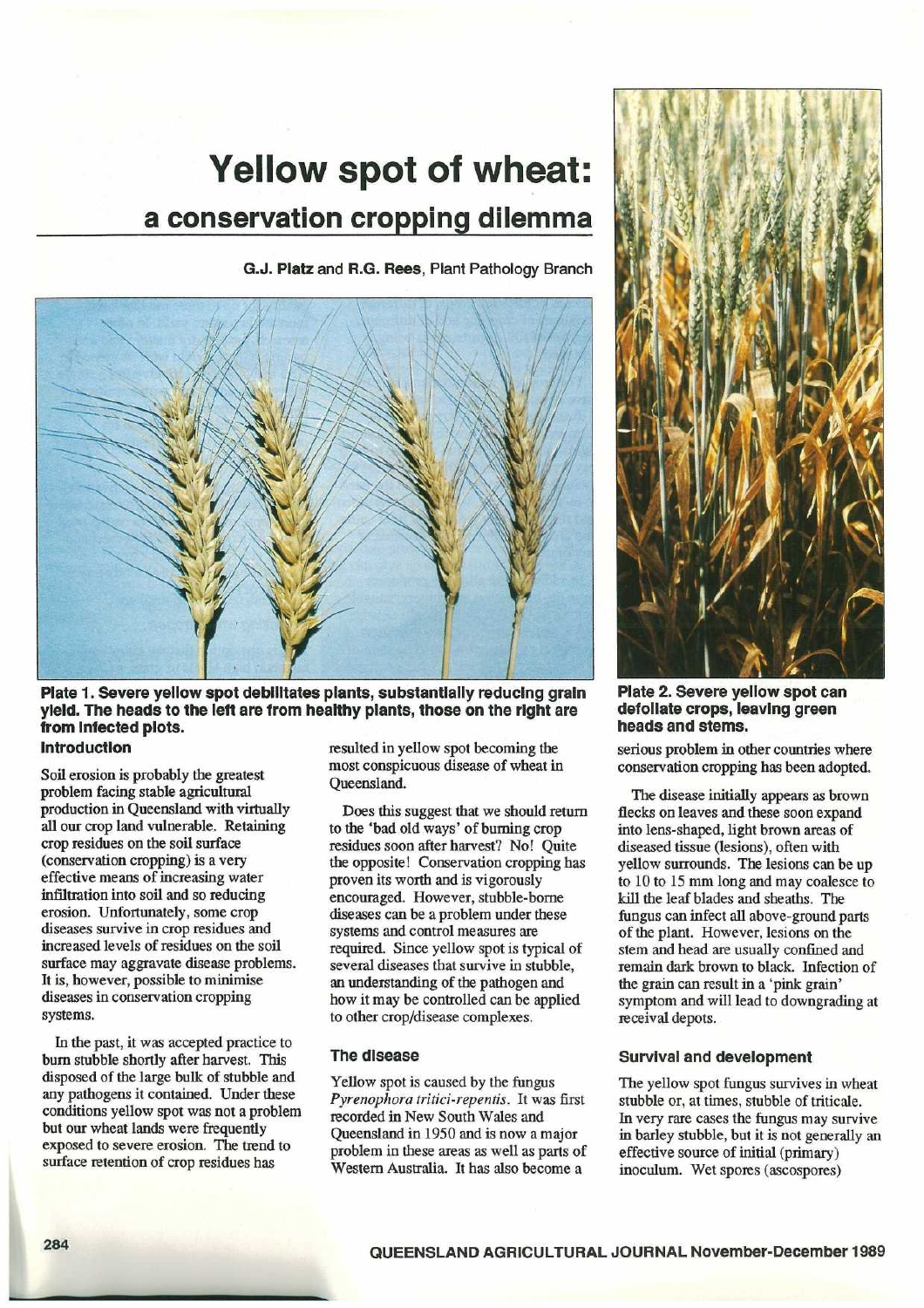develop in spore producing structures (ascocarps) on wheat stubble . Ascospores are spread under wet conditions and when deposited on living wheat tissues under wet conditions, infection may occur. Ascospores are generally not spread far and so there is usually a strong association between yellow spot and wheat stubble.

As the crop develops, masses of a second type of spore (conidia) are produced on old lesions and dead tissues . Wet conditions promote the development of conidia and are necessary for infection to occur. Unlike ascospores, conidia may be distributed widely by the wind. Conidia result in rapid development of the epidemic within a crop and spread the disease to other crops and areas. Figure 1 illustrates the disease cycle for yellow spot.



Since the two important requirements for severe yellow spot are infected wheat stubble and a wet growing season, it is seldom a problem in dry years.

#### Effects of the disease

In severely diseased crops, most of the leaves present at any given time will be dead. This results in short, spindly plants with reduced tillering and root development. Where conditions favour continued development of the disease, plants may lose all their leaves soon after flowering.

Grain yield can be substantially reduced and losses of more than 50% may occur in extreme situations. Where wheat crop follows wheat crop and some stubble remains on the soil surface, losses would commonly be around 10 to 15% and nearer 30% in wet growing seasons .

#### Managing the problem

#### Crop rotation

Crop rotation is the best means currently available to reduce the impact of yellow spot. This is because other crops, except for some triticales, are resistant to the disease. In addition, ascospores are generally not dispersed far from wheat stubble and management practices in a field have a strong influence on the level of yellow spot in wheat planted in that field.

#### Stubble incorporation

Once buried below the soil surface, stubble plays no further role in the development of yellow spot. Hence a useful procedure is to retain stubble on the soil surface through most of the summer before incorporating it into the soil. The degree of yellow spot control achieved largely depends on the amount of stubble remaining on the soil surface . The more stubble remaining, the greater the chance of severe yellow spot developing.

#### Stubble grazing

Removing wheat stubble by grazing will also reduce the severity of yellow spot.



Plate 4. Dark fruiting bodies (ascocarps) on wheat stubble produce spores (ascospores) under wet conditions, Initiating yellow spot In wheat planted through the stubble.

#### Stubble burning

Burning wheat stubble will generally give good control of yellow spot. However, because retention of stubble on the soil surface is an excellent means of improving water storage and reducing soil erosion, early burning is undesirable. A compromise solution to this dilemma is to delay burning as long as practicable . While there may be practical problems in achieving a good bum in autumn, burning stubble before planting can be beneficial in terms of yellow spot control. In trials, this practice has resulted in considerable yield increases under conditions suited to severe yellow spot.

Plate 3. Typical yellow spot lesions showing light brown areas of dead tissue with yellow surrounds.